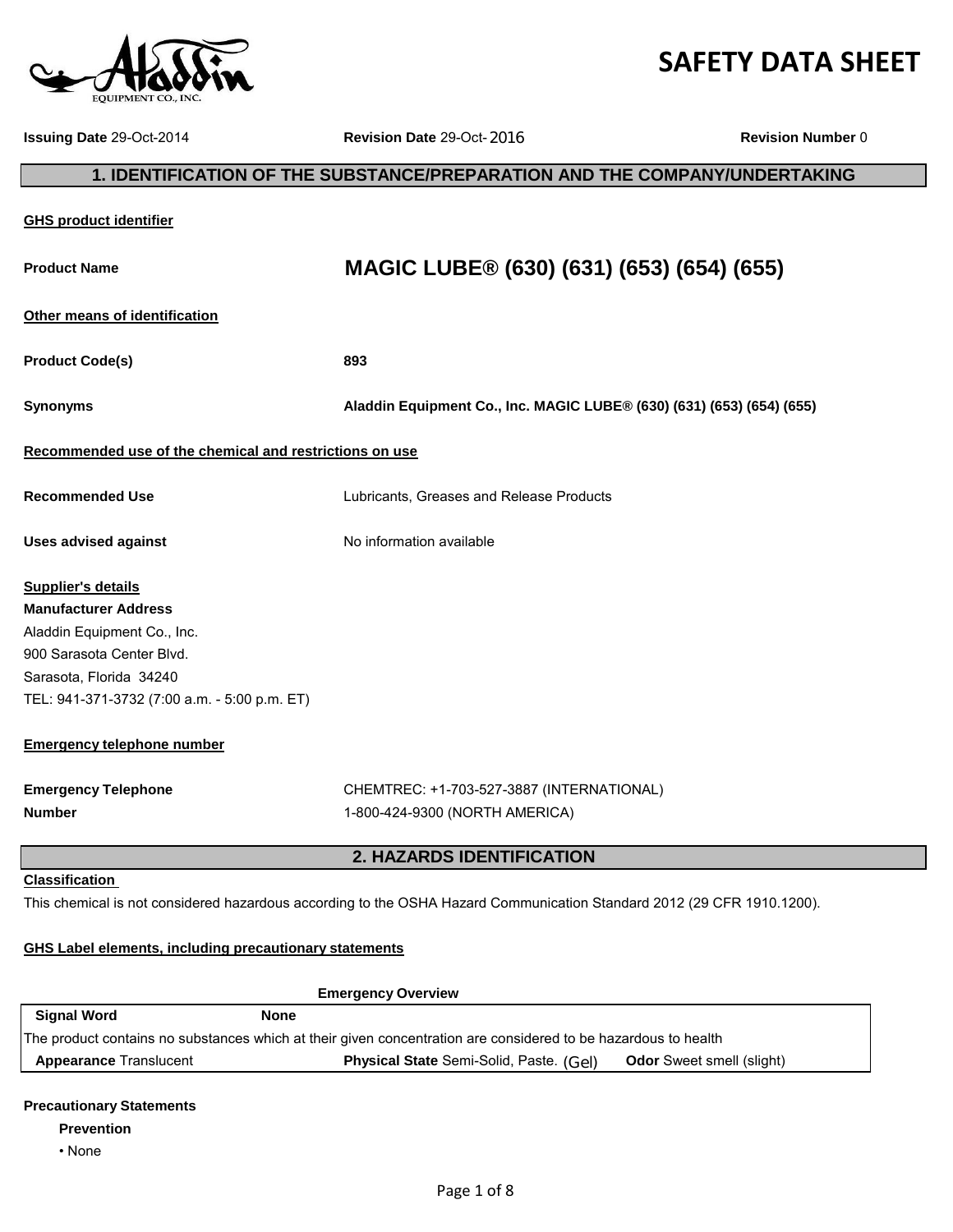# **General Advice**

• None

# **Storage**

• None

#### **Disposal**

• None

# **Hazard Not Otherwise Classified (HNOC)**

Not applicable

### **Other information**

0.8% of the mixture consists of ingredient(s) of unknown toxicity.

# **3. COMPOSITION/INFORMATION ON INGREDIENTS**

### **Synonyms** EZY-TURN® #5; ILEX EZY-TURN® #5

| <b>Chemical Name</b> | <b>CAS-No</b> | Weight % | <b>Trade secret</b> |
|----------------------|---------------|----------|---------------------|
| Silicon dioxide      | 7631-86-9     | $5 - 10$ |                     |
| Glvcerin             | $56 - 81 - 5$ | 1-2      |                     |

*\*The exact percentage (concentration) of composition has been withheld as a trade secret.* Lubricating Grease 74869-21-9 75-95%

# **4. FIRST AID MEASURES**

| <b>Description of necessary first-aid measures</b>                                   |                                                                                                                                                                                                                                                        |  |
|--------------------------------------------------------------------------------------|--------------------------------------------------------------------------------------------------------------------------------------------------------------------------------------------------------------------------------------------------------|--|
| <b>Eye Contact</b>                                                                   | Rinse thoroughly with plenty of water, also under the eyelids. If symptoms persist,                                                                                                                                                                    |  |
|                                                                                      | call a physician.                                                                                                                                                                                                                                      |  |
| <b>Skin Contact</b>                                                                  | Wash skin with soap and water. If skin irritation persists, call a physician.                                                                                                                                                                          |  |
| <b>Inhalation</b>                                                                    | Move to fresh air. If breathing is difficult, give oxygen. If symptoms persist, call a physician.                                                                                                                                                      |  |
| Ingestion                                                                            | Drink plenty of water. Do NOT induce vomiting. Never give anything by mouth to an<br>unconscious person. Immediate medical attention is not required. Clean mouth with<br>water and afterwards drink plenty of water. Consult a physician if necessary |  |
| <b>Protection of First-aiders</b>                                                    | Use personal protective equipment.                                                                                                                                                                                                                     |  |
| Most important symptoms/effects, acute and delayed                                   |                                                                                                                                                                                                                                                        |  |
| <b>Most Important Symptoms/Effects</b>                                               | No information available.                                                                                                                                                                                                                              |  |
| Indication of immediate medical attention and special treatment needed, if necessary |                                                                                                                                                                                                                                                        |  |
| <b>Notes to Physician</b>                                                            | Treat symptomatically.                                                                                                                                                                                                                                 |  |
| <b>5. FIRE-FIGHTING MEASURES</b>                                                     |                                                                                                                                                                                                                                                        |  |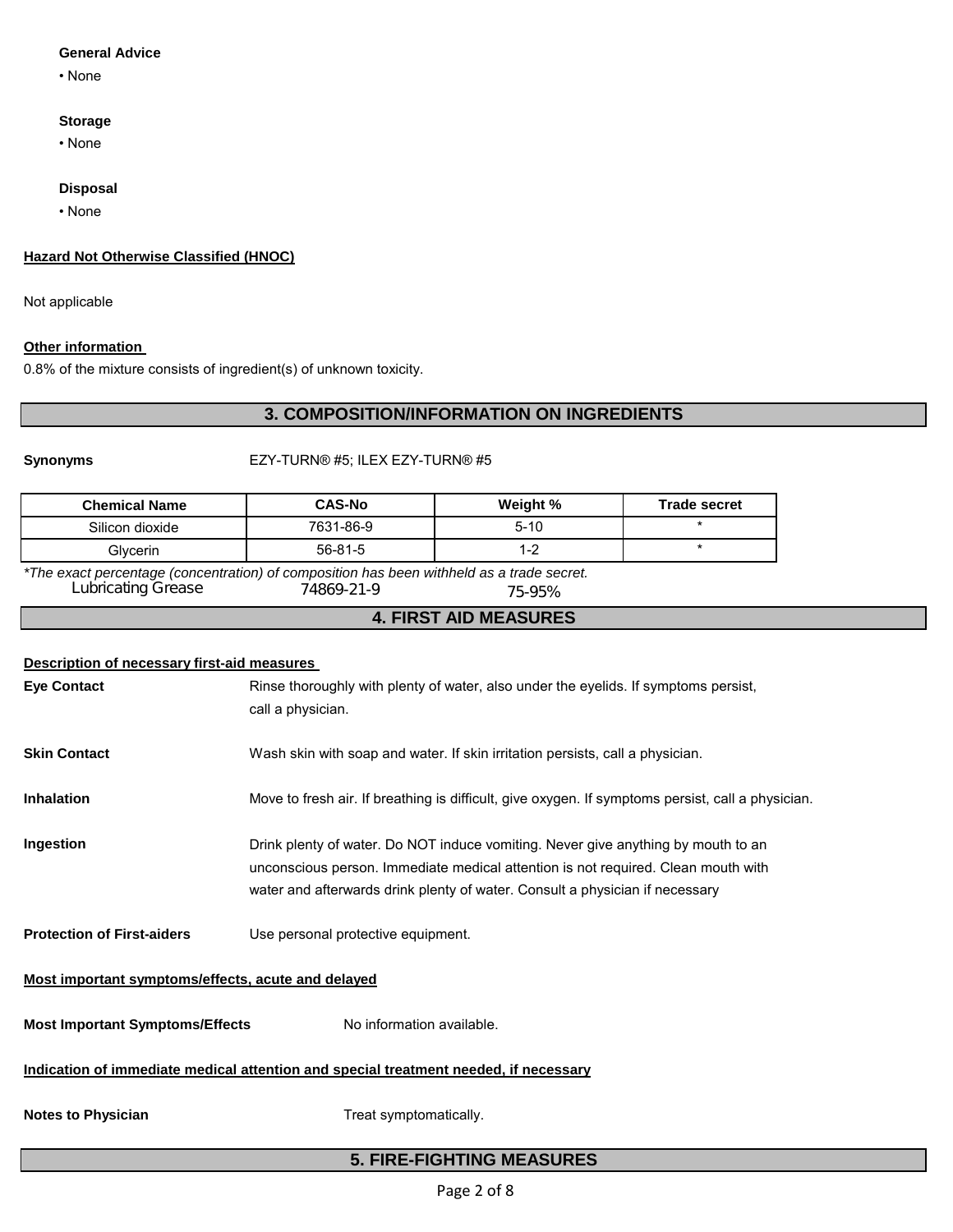#### **Suitable Extinguishing Media**

Water spray. Carbon dioxide (CO 2 ). Dry chemical. Alcohol-resistant foam. Use extinguishing measures that are appropriate to local circumstances and the surrounding environment.

Unsuitable Extinguishing Media **Do not use a solid water stream as it may scatter and spread fire.** 

#### **Specific Hazards Arising from the Chemical**

Burning produces obnoxious and toxic fumes. Carbon monoxide, carbon dioxide and unburned hydrocarbons (smoke). Sulfur oxides

#### **Explosion Data**

| Sensitivity to Mechanical Impact | None. |
|----------------------------------|-------|
| Sensitivity to Static Discharge  | None. |

#### **Protective Equipment and Precautions for Firefighters**

As in any fire, wear self-contained breathing apparatus pressure-demand, MSHA/NIOSH (approved or equivalent) and full protective gear.

#### **6. ACCIDENTAL RELEASE MEASURES**

#### **Personal precautions, protective equipment and emergency procedures**

| <b>Personal Precautions</b>                                  | Use personal protective equipment. Ensure adequate ventilation.                                                                                                                                                                                                                                        |
|--------------------------------------------------------------|--------------------------------------------------------------------------------------------------------------------------------------------------------------------------------------------------------------------------------------------------------------------------------------------------------|
| <b>Environmental Precautions</b>                             |                                                                                                                                                                                                                                                                                                        |
| <b>Environmental Precautions</b>                             | Prevent further leakage or spillage if safe to do so. Do not allow material<br>to contaminate ground water system. Prevent product from entering<br>drains. Local authorities should be advised if significant spillages<br>cannot be contained. See Section 12 for additional Ecological Information. |
| Methods and materials for containment and cleaning up        |                                                                                                                                                                                                                                                                                                        |
| <b>Methods for Containment</b>                               | Prevent further leakage or spillage if safe to do so.                                                                                                                                                                                                                                                  |
| <b>Methods for Cleaning Up</b>                               | Take up mechanically and collect in suitable container for disposal.                                                                                                                                                                                                                                   |
|                                                              | 7. HANDLING AND STORAGE                                                                                                                                                                                                                                                                                |
| <b>Precautions for safe handling</b><br><b>Handling</b>      | Wear personal protective equipment. Avoid contact with skin, eyes<br>and clothing. Ensure adequate ventilation.                                                                                                                                                                                        |
| Conditions for safe storage, including any incompatibilities |                                                                                                                                                                                                                                                                                                        |
| <b>Storage</b>                                               | Keep in properly labeled containers. Keep containers tightly closed in<br>a dry, cool and well-ventilated place.                                                                                                                                                                                       |
| <b>Incompatible Products</b>                                 | Strong oxidizing agents.                                                                                                                                                                                                                                                                               |
|                                                              | Page 3 of 8                                                                                                                                                                                                                                                                                            |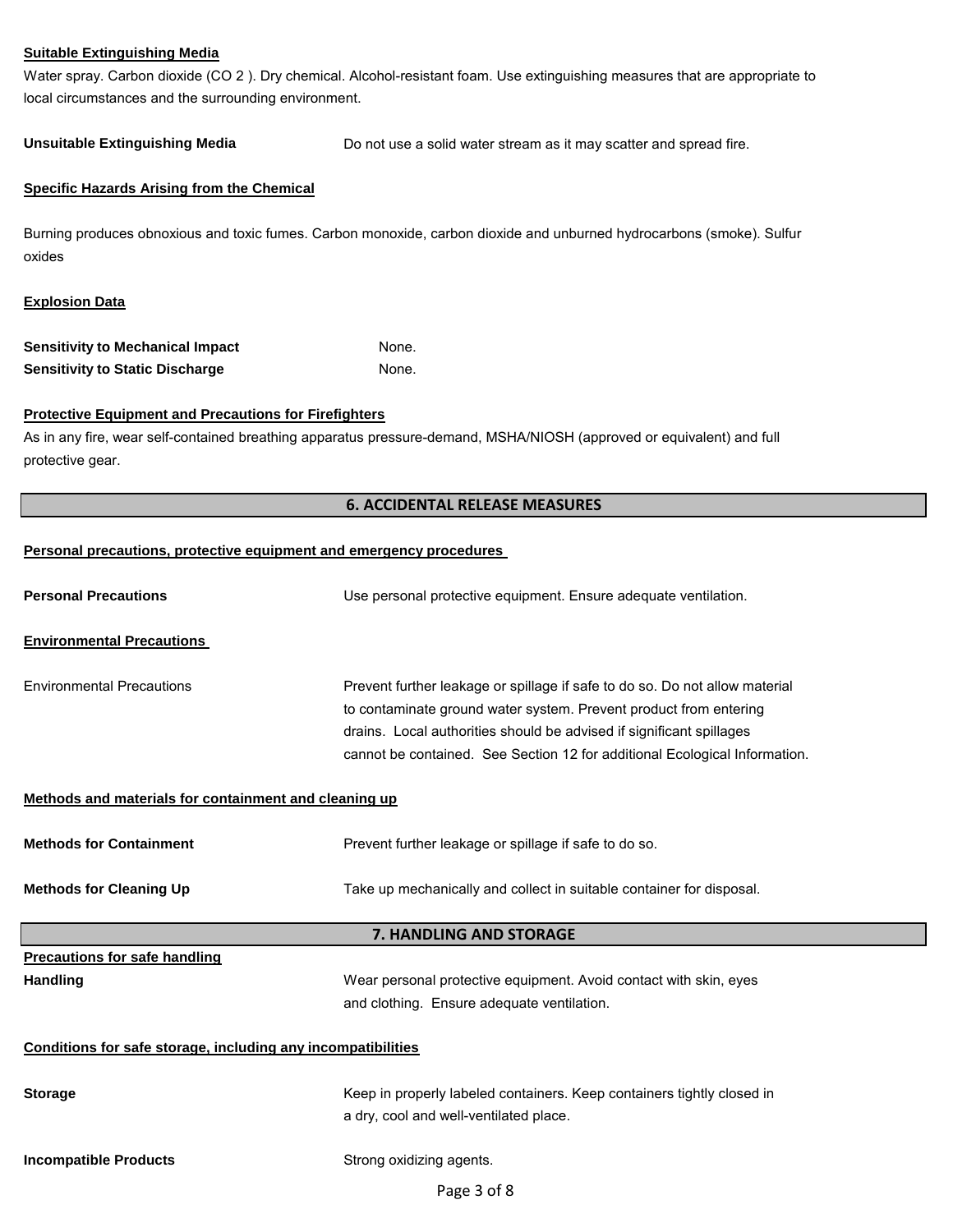# **8. EXPOSURE CONTROLS / PERSONAL PROTECTION**

# **Control parameters**

### **Exposure Guidelines**

| <b>Chemical Name</b> | <b>ACGIH TLV</b>   | <b>OSHA PEL</b>          | <b>NIOSH IDLH</b>       |
|----------------------|--------------------|--------------------------|-------------------------|
| Silicon dioxide      | $10 \text{ mg/m}$  | 20 mppcf TWA:            | IDLH: 3000 mg/m3        |
| 7631-86-9            |                    | ((80)/(% SiO2) mg/m3)    | TWA: $6 \text{ mg/m}$ 3 |
| Glycerin             | TWA: 10 mg/m3 mist | $\overline{\phantom{a}}$ | -                       |
| $56 - 81 - 5$        |                    |                          |                         |

*Immediately Dangerous to Life or Health. ACGIH TLV: American Conference of Governmental Industrial Hygienists - Threshold Limit Value. OSHA PEL: Occupational Safety and Health Administration - Permissible Exposure Limits. NIOSH IDLH:*

| <b>Other Exposure Guidelines</b>                                      | Vacated limits revoked by the Court of Appeals decision in AFL-CIO v. OSHA,<br>965 F.2d 962 (11th Cir., 1992).                          |
|-----------------------------------------------------------------------|-----------------------------------------------------------------------------------------------------------------------------------------|
| Appropriate engineering controls                                      |                                                                                                                                         |
| <b>Engineering Measures</b>                                           | <b>Showers</b>                                                                                                                          |
|                                                                       | Eyewash stations                                                                                                                        |
|                                                                       | <b>Ventilation systems</b>                                                                                                              |
| Individual protection measures, such as personal protective equipment |                                                                                                                                         |
| <b>Eye/Face Protection</b>                                            | Safety glasses with side-shields.                                                                                                       |
| <b>Skin and Body Protection</b>                                       | Protective gloves.                                                                                                                      |
| <b>Respiratory Protection</b>                                         | None required under normal usage.                                                                                                       |
| <b>Hygiene Measures</b>                                               | Do not eat, drink or smoke when using this product. Remove and wash<br>contaminated clothing before re-use. Provide regular cleaning of |

# **9. PHYSICAL AND CHEMICAL PROPERTIES**

equipment, work area and clothing.

# **Information on basic physical and chemical properties**

| <b>Physical State</b>              | Semi-Solid, Paste    | Appearance               | Translucent to white     |
|------------------------------------|----------------------|--------------------------|--------------------------|
| Odor                               | Sweet smell (slight) | <b>Odor Threshold</b>    | No information available |
|                                    |                      |                          |                          |
| <b>Property</b>                    | Values               | <b>Remarks/ - Method</b> |                          |
| рH                                 | Neutral              | None known               |                          |
| <b>Melting Point/Range</b>         | <b>NONE</b>          | None known               |                          |
| <b>Boiling Point/Boiling Range</b> | $<$ 260 °C / 500 °F  | None known               |                          |
| <b>Flash Point</b>                 | $>$ =160 °C / 320 °F | None known               |                          |
| <b>Evaporation rate</b>            | No data available    | None known               |                          |
| <b>Flammability (solid, gas)</b>   | No data available    | None known               |                          |
| <b>Flammability Limits in Air</b>  |                      | None known               |                          |
| upper flammability limit           | No data available    |                          |                          |
| lower flammability limit           | No data available    |                          |                          |
| <b>Vapor Pressure</b>              | No data available    | None known               |                          |
| <b>Vapor Density</b>               | No data available    | None known               |                          |
| <b>Specific Gravity</b>            | 0.918                | None known               |                          |
| <b>Water Solubility</b>            | Insoluble in water.  | None known               |                          |
| Solubility in other solvents       | <i>Insoluble</i>     | None known               |                          |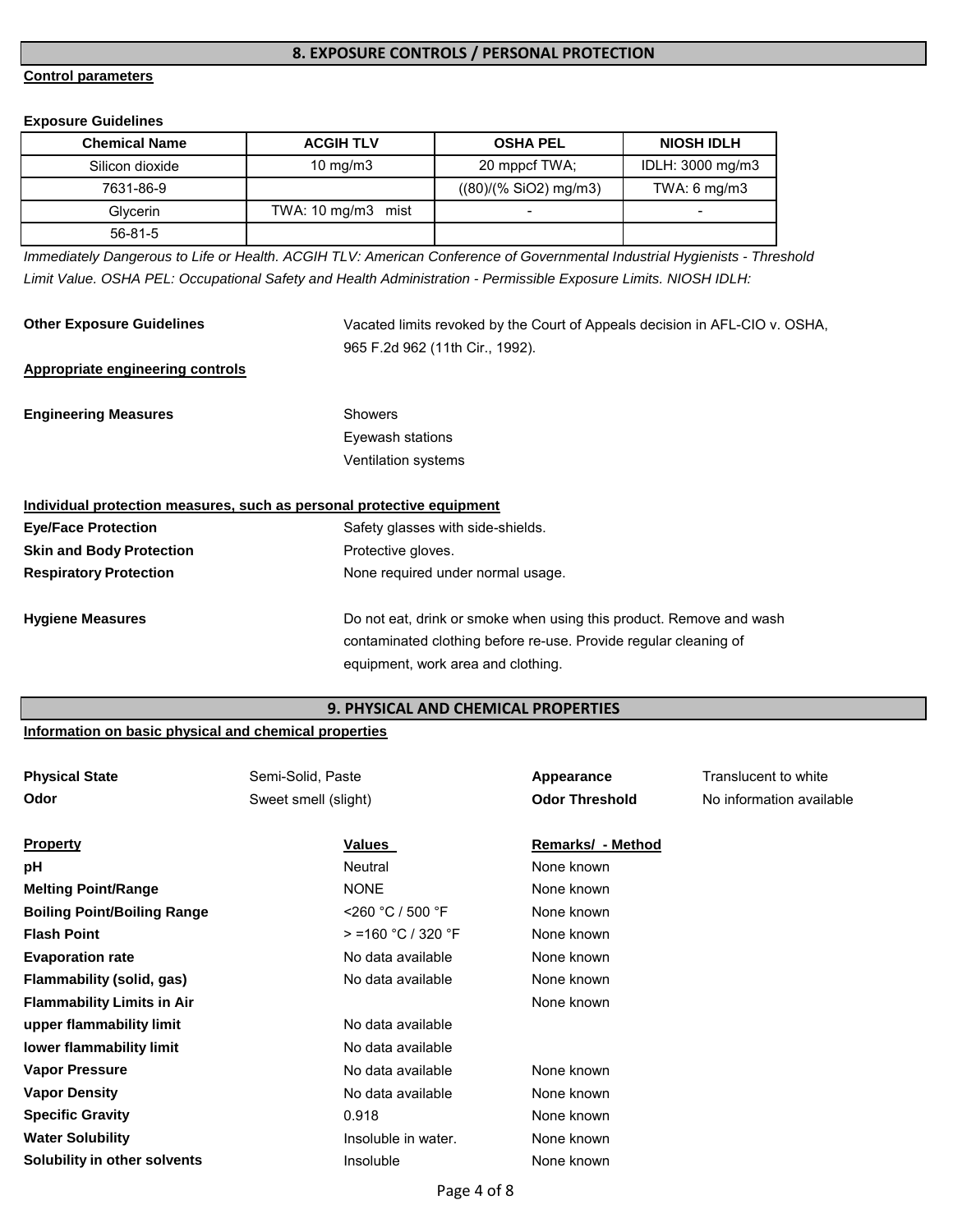| <b>Partition coefficient:</b>    |                   |            |
|----------------------------------|-------------------|------------|
| n-octanol/water                  | No data available | None known |
| <b>Autoignition Temperature</b>  | No data available | None known |
| <b>Decomposition Temperature</b> | No data available | None known |
| <b>Viscosity</b>                 | No data available | None known |
|                                  |                   |            |
| <b>Flammable Properties</b>      | Not flammable     |            |
|                                  |                   |            |
| <b>Explosive Properties</b>      | No data available |            |
| <b>Oxidizing Properties</b>      | No data available |            |
|                                  |                   |            |
| <b>Other information</b>         |                   |            |
|                                  |                   |            |
| <b>VOC Content (%)</b>           | None              |            |

# **10. STABILITY AND REACTIVITY**

# **Reactivity**

No data available.

# **Chemical stability**

Stable under recommended storage conditions.

# **Possibility of hazardous reactions**

None under normal processing.

# **Hazardous Polymerization**

Hazardous polymerization does not occur.

# **Conditions to avoid**

Heat, flames and sparks.

# **Incompatible materials**

Strong oxidizing agents.

# **Hazardous decomposition products**

None known based on information supplied.

# **11. TOXICOLOGICAL INFORMATION**

# **Information on likely routes of exposure**

| <b>Product Information</b> |                                                                         |
|----------------------------|-------------------------------------------------------------------------|
| <b>Inhalation</b>          | None known.                                                             |
| <b>Eye Contact</b>         | None known.                                                             |
| <b>Skin Contact</b>        | None known.                                                             |
| Ingestion                  | Not an expected route of exposure. Ingestion may cause gastrointestinal |
|                            | irritation, nausea, vomiting and diarrhea.                              |

| <b>Chemical Name</b> | LD50 Oral             | <b>LD50 Dermal</b>      | <b>LC50 Inhalation</b>   |
|----------------------|-----------------------|-------------------------|--------------------------|
| Silicon dioxide      | > 5000 mg/kg (Rat)    | $>$ 2000 mg/kg (Rabbit) | >2.2 mg/L (Rat) 4 h      |
| Glvcerin             | $= 12600$ mg/kg (Rat) | 21900 mg/kg (Rat)       | $\overline{\phantom{0}}$ |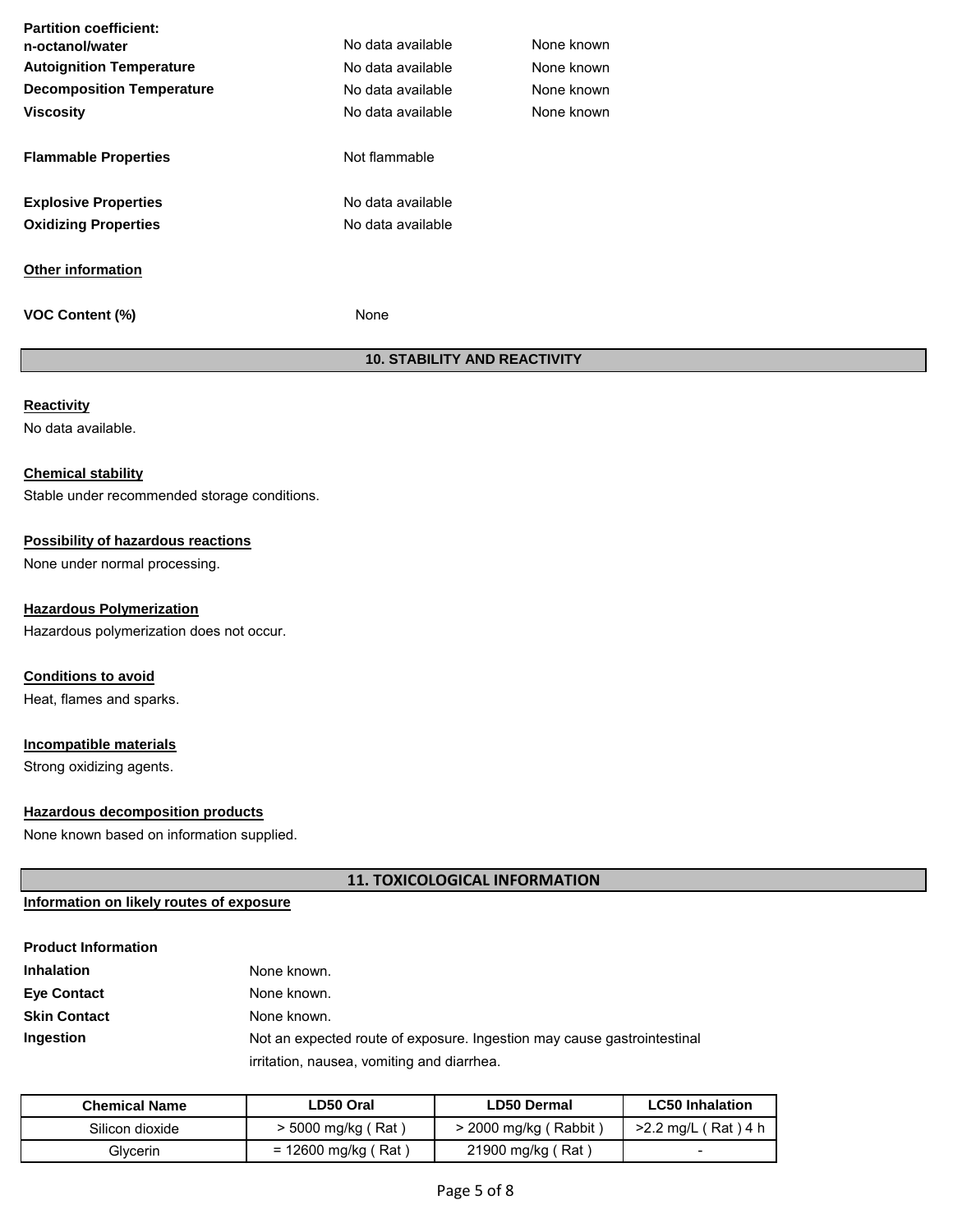#### **Symptoms related to the physical, chemical and toxicological characteristics**

**Symptoms** No information available.

# **Delayed and immediate effects and also chronic effects from short and long term exposure**

| Sensitization            | No information available.                                                                |
|--------------------------|------------------------------------------------------------------------------------------|
| <b>Mutagenic Effects</b> | No information available.                                                                |
| Carcinogenicity          | The table below indicates whether each agency has listed any ingredient as a carcinogen. |

| $^{\circ}$ hamır $^{\circ}$<br>--<br><b>Name</b> | <b>ACGIF</b><br>____ | <b>IARC</b><br>$\sim$ | $\overline{\phantom{a}}$<br>N<br>. | .<br>.<br>$  -$ |
|--------------------------------------------------|----------------------|-----------------------|------------------------------------|-----------------|
| .<br>silicor<br>dioxide                          |                      | <br>ъ.                |                                    |                 |

### **IARC: (International Agency for Research on Cancer)**

Group 3: Not Classifiable as to its Carcinogenicity to Humans

| No information available. |
|---------------------------|
| No information available. |
| No information available. |
| No information available. |
|                           |

# **Numerical measures of toxicity - Product**

**Acute Toxicity** 89.6% of the mixture consists of ingredient(s) of unknown toxicity.

# **12. ECOLOGICAL INFORMATION**

# **Ecotoxicity**

The environmental impact of this product has not been fully investigated.

| <b>Chemical Name</b> | <b>Toxicity to Algae</b>          | <b>Toxicity to Fish</b>        | <b>Toxicity to</b><br><b>Microorganisms</b> | Daphnia Magna<br>(Water Flea) |
|----------------------|-----------------------------------|--------------------------------|---------------------------------------------|-------------------------------|
| Silicon dioxide      | EC50 72 h: = 440 mg/L             | LC50 96 h: = 5000 mg/L         |                                             | EC50 48 h: = 7600 mg/L        |
| 7631-86-9            | (Pseudokirchneriella subcapitata) | static (Brachydanio rerio)     |                                             | (Ceriodaphnia dubia)          |
| Glycerin             |                                   | LC50 96 h: 51 - 57 mL/L static |                                             | EC50 24 h: > 500 mg/L         |
| $56-81-5$            |                                   | (Oncorhynchus mykiss)          |                                             | (Daphnia magna)               |

**Persistence and Degradability** No information available.

# **Bioaccumulation**

| <b>Chemical Name</b> | Log Pow |  |
|----------------------|---------|--|
| Glvcerin             | $-1.76$ |  |

# **Other Adverse Effects**

No information available.

# **13. DISPOSAL CONSIDERATIONS**

Waste Disposal Methods **Dispose of in accordance with federal**, state, and local regulations

**Contaminated Packaging** Do not re-use empty containers.

# **14. TRANSPORT INFORMATION**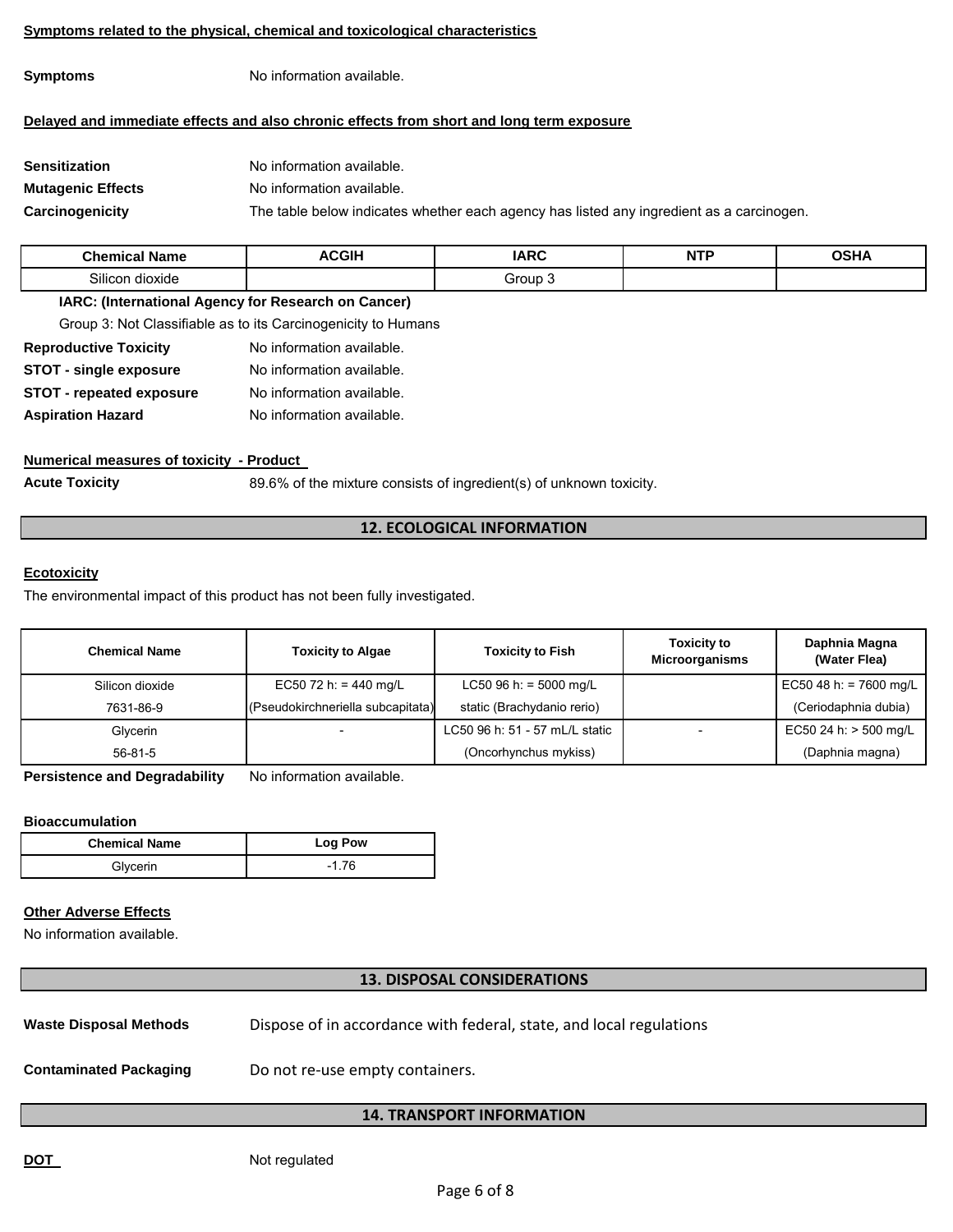#### **International Inventories**

| TSCA | Complies |
|------|----------|
| DSL  | Complies |

# **Legend**

**TSCA** - United States Toxic Substances Control Act Section 8(b) Inventory **DSL/NDSL** - Canadian Domestic Substances List/Non-Domestic Substances List

# **U.S. Federal Regulations**

Section 313 of Title III of the Superfund Amendments and Reauthorization Act of 1986 (SARA). This product does not contain any chemicals which are subject to the reporting requirements of the Act and Title 40 of the Code of Federal Regulations, Part 372.

# **SARA 311/312 Hazard Categories Acute Health Hazard** No **Chronic Health Hazard** No **Fire Hazard** No **Sudden Release of Pressure Hazard** No **Reactive Hazard** No

# **Clean Water Act**

This product does not contain any substances regulated as pollutants pursuant to the Clean Water Act (40 CFR 122.21 and 40 CFR 122.42).

# **CERCLA**

This material, as supplied, does not contain any substances regulated as hazardous substances under the Comprehensive Environmental Response Compensation and Liability Act (CERCLA) (40 CFR 302) or the Superfund Amendments and Reauthorization Act (SARA) (40 CFR 355). There may be specific reporting requirements at the local, regional, or state level pertaining to releases of this material.

# **U.S. State Regulations**

# **California Proposition 65**

This product does not contain any Proposition 65 chemicals.

# **U.S. State Right-to-Know Regulations**

"X" designates that the ingredients are listed on the state right to know list.

| <b>Chemical Name</b> | <b>New Jersey</b> | <b>Massachusetts</b> | Pennsylvania | <b>Illinois</b> | Rhode Island |
|----------------------|-------------------|----------------------|--------------|-----------------|--------------|
| Silicon dioxide      |                   |                      |              |                 |              |
| Glycerin             |                   |                      |              |                 |              |

# **U.S. EPA Label Information**

**EPA Pesticide Registration Number Mot applicable** 

| <b>16. OTHER INFORMATION</b> |                        |                       |                          |                                             |
|------------------------------|------------------------|-----------------------|--------------------------|---------------------------------------------|
| <u>NFPA</u>                  | <b>Health Hazard 0</b> | <b>Flammability 1</b> | Instability 0            | <b>Physical &amp; Chemical</b><br>Hazards - |
| <u>HMIS</u>                  | <b>Health Hazard 0</b> | <b>Flammability 1</b> | <b>Physical Hazard 0</b> | <b>Personal Protection X</b>                |